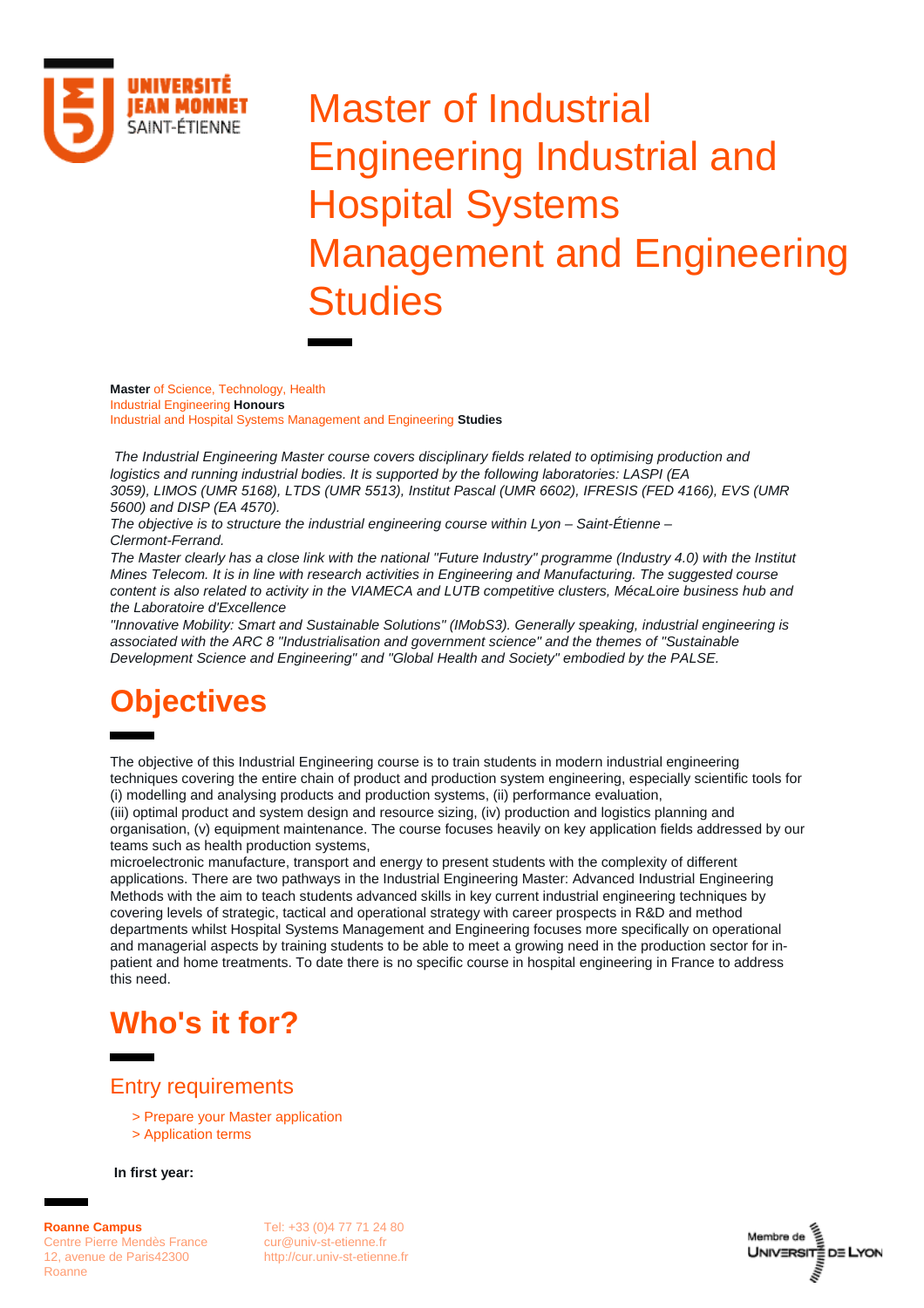> have a Bachelor in science and technique (mathematics, physics, chemistry, biology etc.) or a more technology-focused degree (mechanics, EEA, IT etc.)

> have met criteria to move up to the second year of engineering school be it with French or equivalent foreign qualifications (or 4th year of engineering school for schools with incorporated preparation).

#### **In second year:**

- > automatically for students who have passed both Industrial Engineering Master semesters in the 1st year
- > on review for all other applications

### **Skills**

The Industrial Engineering Master trains students in industrial engineering such as techniques in optimisation, industrial management and IT to improve the competitive aspect of current and future businesses. This knowledge base is made possible by the M1 covering the following courses: Typology of production systems and organisations, Production management, Operational research, Flow modelling and simulation, Quality management, Industrial analysis methods and tools (AMDEC, SPC, 6-Sigma), Continuous improvement/Lean management, Business probabilities and statistics, Hypothesis tests and decision theory, Introduction to experiment design, IT and database, Information system design, IT project evaluation and management, ERP.

The cross-disciplinary professional skills apply to the fields of production system design and management, continuous improvement project management, IT, innovation management and entrepreneurship. These skills address the aforementioned basics of industrial engineering as well as specific skills in risk and information system management. These skills as a whole enable students to work in production and quality management roles as well as implement and manage continuous improvement, IT or quality projects. Also, skills in innovation and entrepreneurship may lead to the creation or takeover of companies or consultancy firms or the development of a research activity.

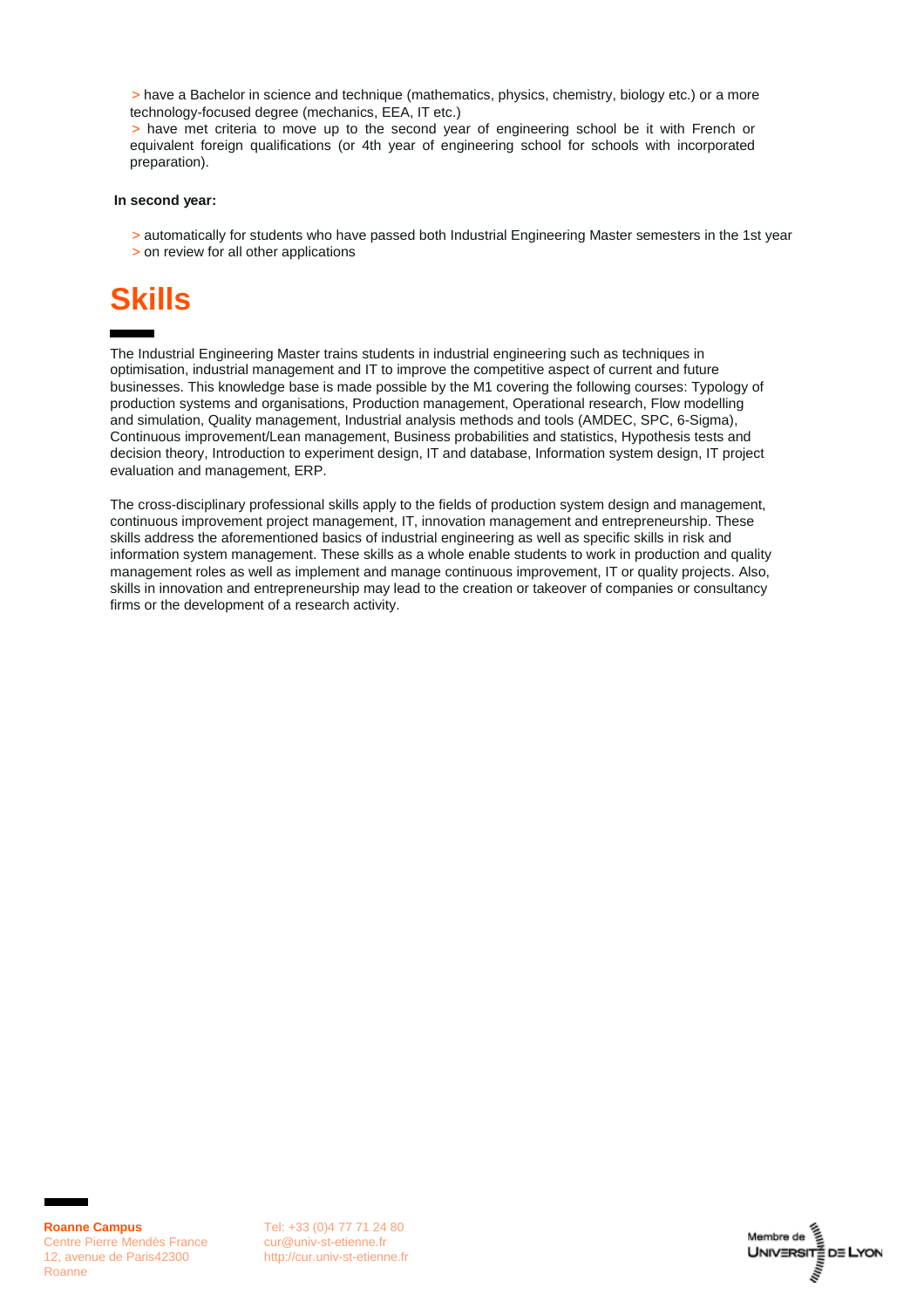### **Course**

### **Semester 7**

|                                                                                   | <b>Credits</b>   | Weighting      | Lecture | Tutorial | Practical | Other | <b>Distance</b><br>learning |
|-----------------------------------------------------------------------------------|------------------|----------------|---------|----------|-----------|-------|-----------------------------|
| <b>Module 1</b><br><b>Performance</b><br>management                               | $\,6\,$          | $\overline{2}$ |         |          |           |       |                             |
| Lean<br>Management                                                                | $\mathfrak{S}$   |                | 10      | 10       |           |       |                             |
| Industrial<br>procedure<br>modelling                                              | $\mathfrak{S}$   |                | 10      | $10$     |           |       |                             |
| <b>Module 2</b><br>Analysis,<br>assessment<br>and decision<br>for the<br>business | $\boldsymbol{9}$ | $\mathfrak{3}$ |         |          |           |       |                             |
| Data analysis<br>and<br>hypothesis tests                                          | $\mathfrak{S}$   |                | 10      | 10       |           |       |                             |
| Decision-<br>making<br>tools                                                      | $\mathfrak{S}$   |                | 10      | $10$     |           |       |                             |
| Assessment and<br>maintenance                                                     | $\mathfrak{S}$   |                | 10      | 10       |           |       |                             |
| Module 3<br>Industrial<br>management                                              | $\boldsymbol{9}$ | $\sqrt{3}$     |         |          |           |       |                             |
| Production<br>management                                                          | $\mathfrak{S}$   |                | 10      | $10$     |           |       |                             |
| Quality<br>management                                                             | $\mathfrak{S}$   |                | 10      | $10$     |           |       |                             |

Ē.

r

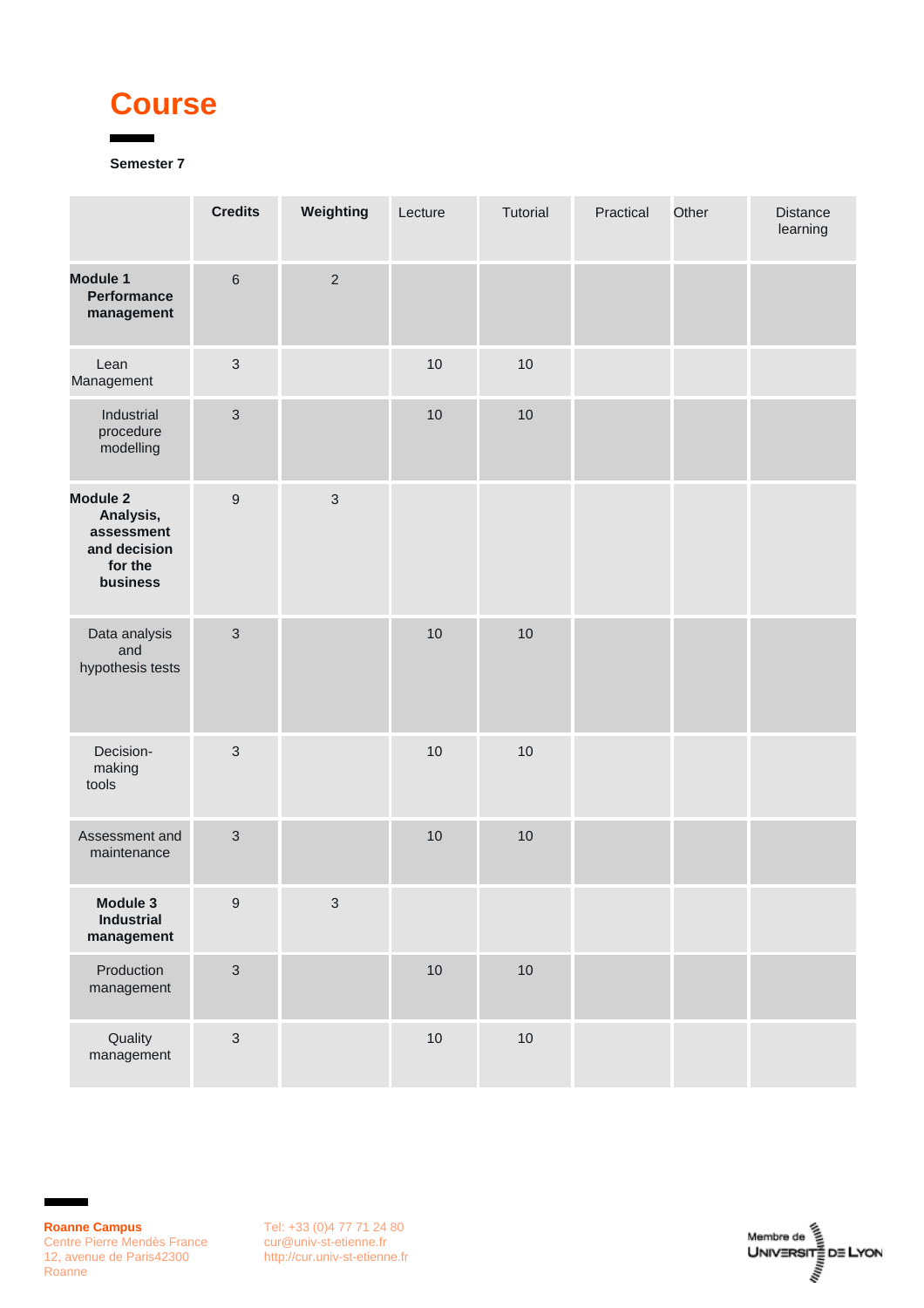| <b>Supply Chain</b><br>Management          | 3 | 10 | 10 |  |  |
|--------------------------------------------|---|----|----|--|--|
| <b>Module 4</b><br>Language                | 3 |    |    |  |  |
| English                                    | 3 |    | 20 |  |  |
| <b>Module 5</b><br>Professional<br>project | 3 |    |    |  |  |
| Expression<br>techniques                   | 3 | 10 | 10 |  |  |

#### **Semester 8**

|                                                                | <b>Credits</b> | Weighting      | Lecture | Tutorial | Practical | Other | <b>Distance</b><br>learning |
|----------------------------------------------------------------|----------------|----------------|---------|----------|-----------|-------|-----------------------------|
| Module 1<br>IT systems<br>engineering<br>i                     | $\overline{7}$ | $\mathbf{3}$   |         |          |           |       |                             |
| IT<br>and<br>database                                          | $\mathbf{3}$   |                | 10      | 10       | 20        |       |                             |
| Information<br>system and<br>IT project<br>management          | $\overline{2}$ |                | 10      | 10       |           |       |                             |
| SAP case<br>study                                              | $\overline{2}$ |                |         |          | 20        |       |                             |
| <b>Module 2</b><br><b>Production</b><br>systems<br>engineering | $\overline{5}$ | $\overline{2}$ |         |          |           |       |                             |
| Lean simulation                                                | $\overline{2}$ |                | 10      | 10       |           |       |                             |

Ŧ.

п

Tel: +33 (0)4 77 71 24 80 [cur@univ-st-etienne.fr](mailto:cur@univ-st-etienne.fr) [http://cur.univ-st-etienne.fr](http://cur.univ-st-etienne.fr/)

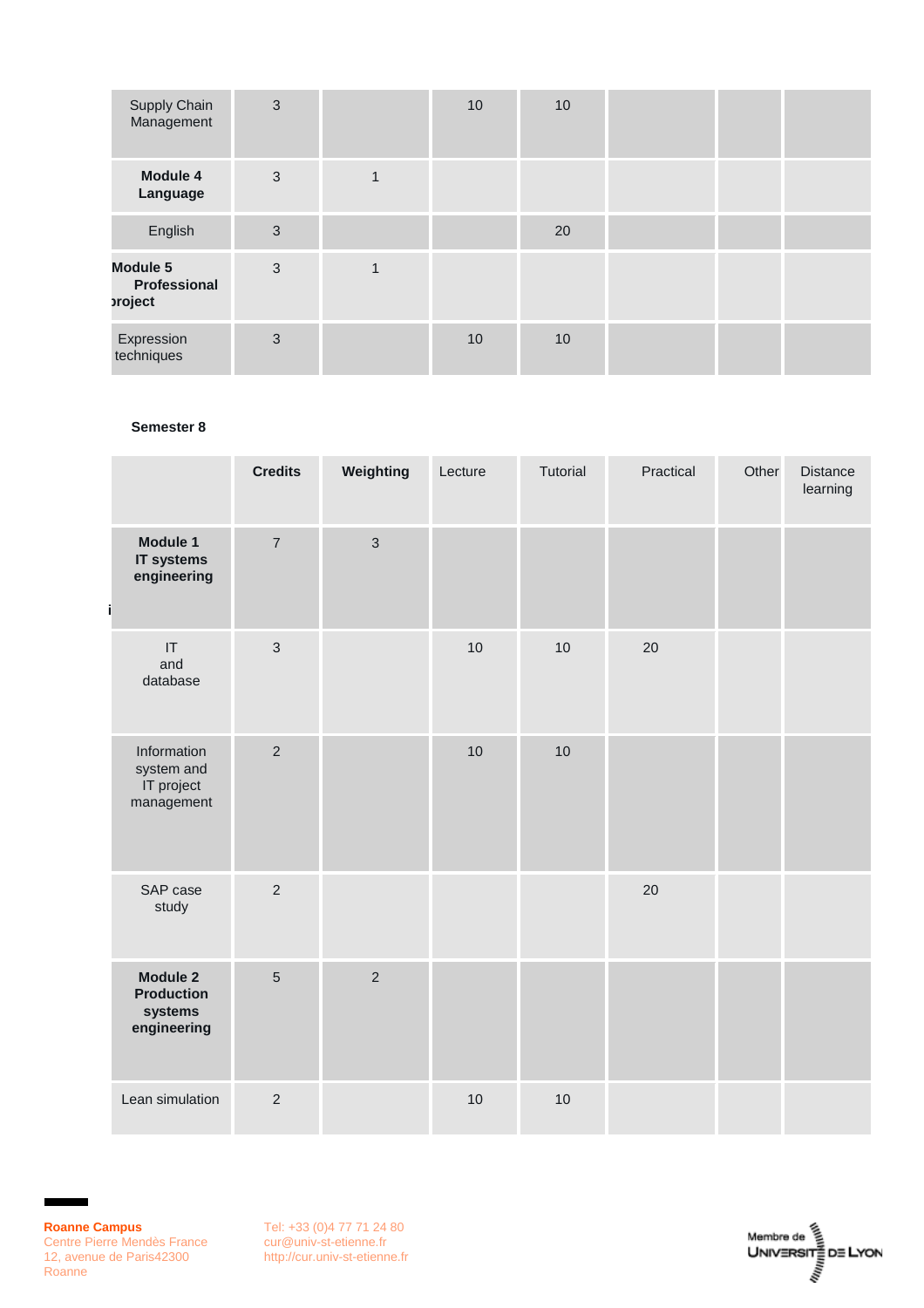| Industrial<br>analysis<br>methods and<br>tools | 3              |                | 10             | 10 |  |  |
|------------------------------------------------|----------------|----------------|----------------|----|--|--|
| Module 3<br><b>Business</b><br>management      | $\overline{4}$ | $\overline{2}$ |                |    |  |  |
| <b>Business</b><br>management<br>technique     | $\overline{2}$ |                | 10             | 10 |  |  |
| Industrial<br>marketing                        | $\overline{2}$ |                | $\overline{5}$ | 10 |  |  |
| Module 4<br>Language                           | $\overline{2}$ | $\mathbf{1}$   |                |    |  |  |
| English                                        | $\overline{2}$ |                |                | 20 |  |  |
| Module 5<br>Professional project               | 12             | $\overline{4}$ |                |    |  |  |
| Work<br>placement in<br>a company              | 12             |                |                |    |  |  |

#### **Semester 9**

|                                                                  | <b>Credits</b> | Weighting      | Lecture | Tutorial | Practical | Other | <b>Distance</b><br>learning |
|------------------------------------------------------------------|----------------|----------------|---------|----------|-----------|-------|-----------------------------|
| Module 1<br>Optimisation<br>and<br>decision-making               | $\overline{4}$ | $\overline{2}$ | 10      | 15       |           |       |                             |
| <b>Module 2</b><br><b>Industrial</b><br>engineering in<br>health | $\overline{4}$ | $\overline{2}$ | 10      | 15       |           |       |                             |
| Module 3<br><b>Systems</b><br>reliability and<br>diagnostics     | $\overline{4}$ | $\overline{2}$ | 10      | 15       |           |       |                             |

 $\blacksquare$ 

п

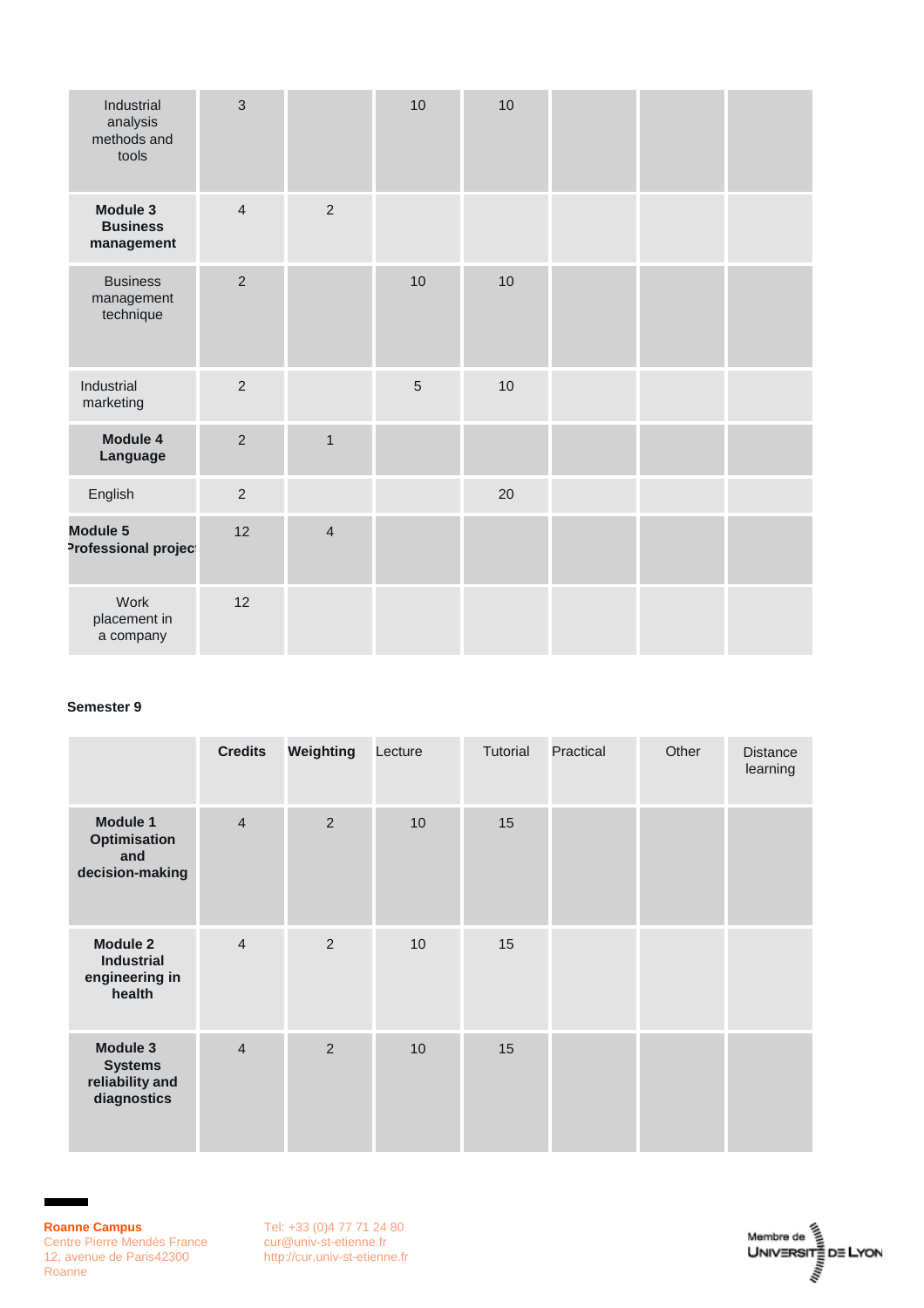| Module 4<br>ame theory                                   | $\mathbf{3}$   | $\overline{2}$ | 10 | 15 |  |  |
|----------------------------------------------------------|----------------|----------------|----|----|--|--|
| Module 5<br><b>Hospital</b><br>logistics                 | $\overline{2}$ | $\overline{1}$ | 10 | 10 |  |  |
| Module 6<br>Quality<br>inagement<br>n healthcare         | $\overline{2}$ | $\mathbf{1}$   | 10 | 10 |  |  |
| Module 7<br>Lean<br><b>inagement</b>                     | $\overline{3}$ | $\mathbf{1}$   | 10 | 10 |  |  |
| Module 8<br>formation<br>system<br>o produce<br>eatments | $\overline{2}$ | $\mathbf{1}$   | 10 | 10 |  |  |
| Module 9<br><b>English</b>                               | $\overline{3}$ | $\mathbf{1}$   | 20 |    |  |  |
| Module 10<br><b>Tutored</b><br>project or<br>ibrar       | $\mathbf{3}$   | $\mathbf{1}$   |    |    |  |  |

#### **Semester 10**

|                                                                      | <b>Credits</b> | Weighti<br>ng | Lecture | Tutorial | Practica | Other | <b>Distance</b><br>learning |
|----------------------------------------------------------------------|----------------|---------------|---------|----------|----------|-------|-----------------------------|
| <b>Module</b><br><b>lacement</b>                                     | 30             |               |         |          |          |       |                             |
| lacement <sup>1</sup><br>in a<br>npany or in<br>e hospital<br>sector |                |               |         |          |          |       |                             |

Ŧ.